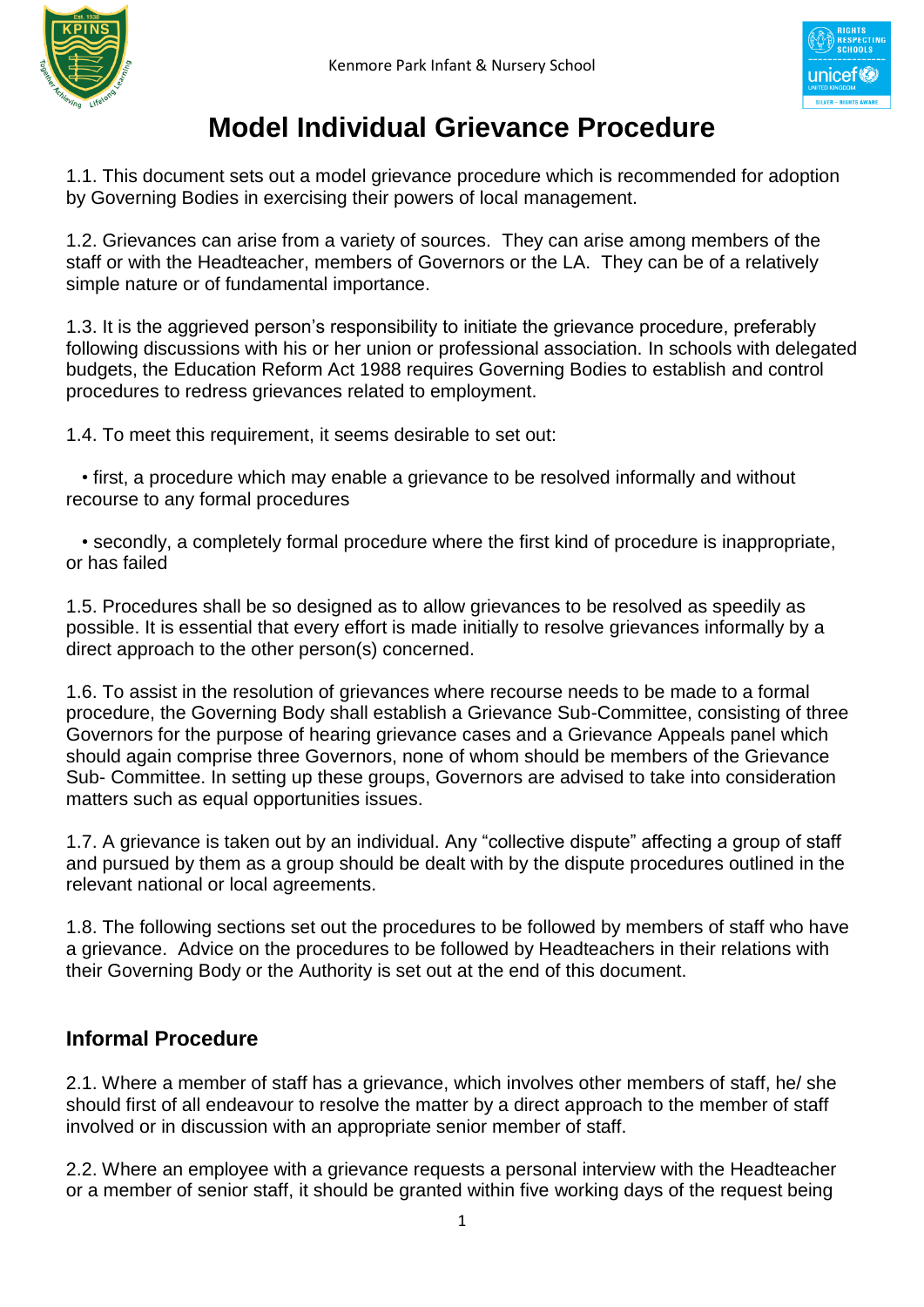



made. At this meeting, the aggrieved employee has the right to be accompanied by a work colleague or union/ professional association representative.

2.3. The senior member of staff or the Headteacher should seek to resolve the problem personally or, by mutual agreement in consultation with other members of staff.

2.4. Where the grievance arises from the decision of the Governing Body then the grievance is against the Governors. They should seek to resolve the grievance informally in discussions with the employee, his/ her representative, the Headteacher, the Chair of the Governing Body or by mutual agreement with the Director of Education or representative.

2.5. If the employee's or Headteacher's grievance relates to an aspect of the conditions of service which have been reserved for decision making by the LA, the formal procedure detailed below will be followed but if this fails to resolve the grievance, the Governors, following consultations with the Director of Education, shall refer the matter to the LA for advice or appropriate action.

## **Formal Procedure**

3.1. Where the matter has not been resolved under the procedures referred to above, the member of staff concerned may submit a formal written notice of the grievance to the Headteacher, with a copy to the other person(s) concerned, if other than the Headteacher. The Headteacher should then forthwith make a formal written report to the Governing Body and in a matter involving the Authority, send a copy to the Director of Education.

3.2. The Grievance Sub-committee of the Governing Body, in consultation, where appropriate, with the Director of Education or representative, should seek to settle the problem.

3.3. The meeting for this purpose shall take place within ten working days of the submission of the notice of the grievance.

3.4. All relevant documents should be submitted to the Sub-Committee and to the parties concerned at least five working days before the meeting. The Director of Education or representative may attend the meeting at the request of either side in an advisory capacity

3.5. At the meeting, the parties concerned should make their submissions; each of them being accompanied, if they so wish, by a work colleague or an official representative of their union or association.

3.6. If the Sub-Committee fails to resolve the grievance, the aggrieved employee may appeal within five working days of that meeting, via the Headteacher, to the Appeals Panel of the Governing Body, which should meet within ten working days of the Grievance Sub-Committee. Governors who previously considered the grievance shall not be present at the appeal.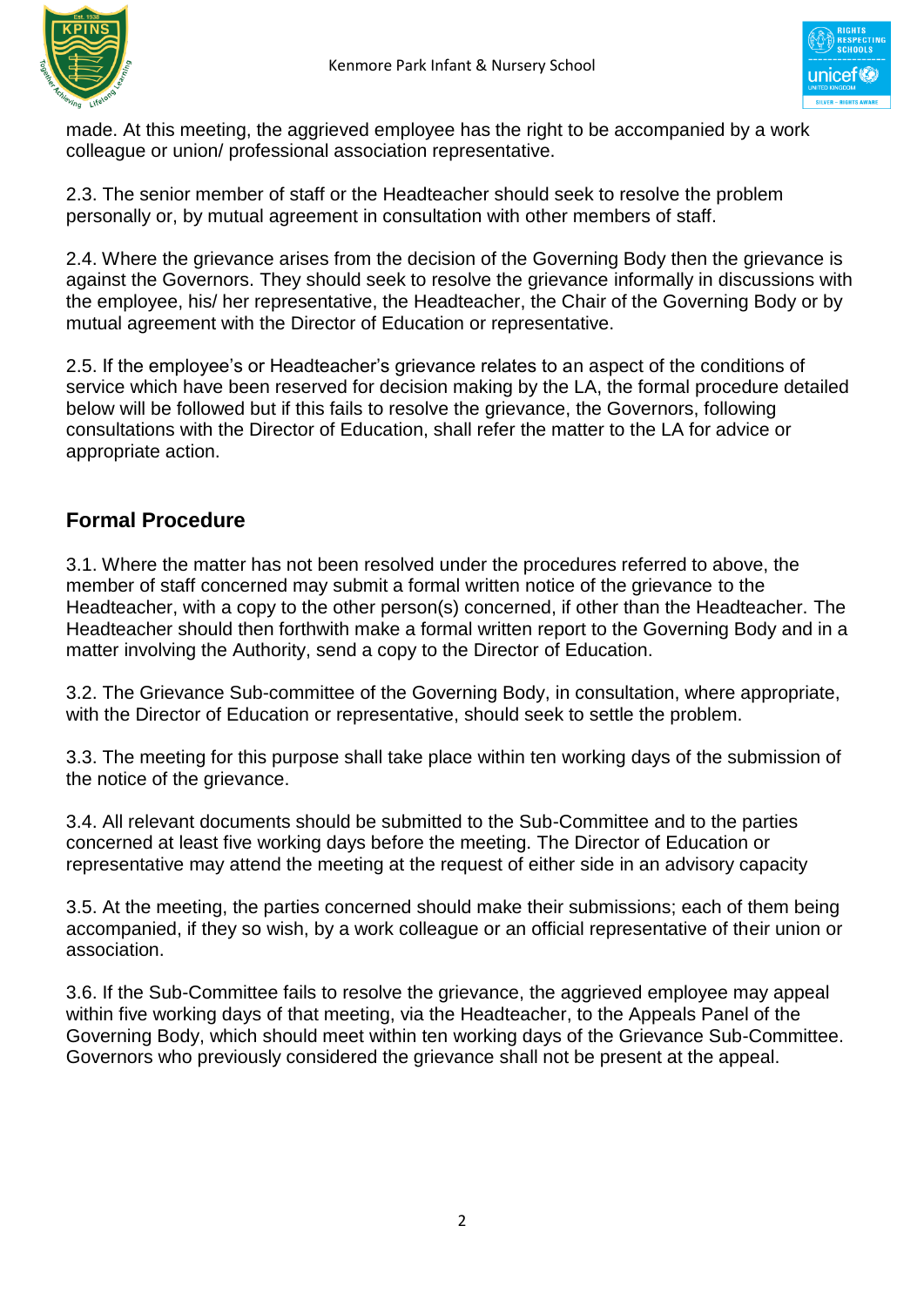

### **Procedure for Formal Grievance Hearing & Appeals Hearing**

4.1. Both appellant(s) and respondent(s), where appropriate, and their representative(s) shall appear before the Sub-Committee or Appeals Panel at the same time and must be present for the whole of the proceedings, except when the Sub-Committee or Panel is considering it's decision. Any advice consisting of a legal definition or professional interpretation should be given in the presence of both parties.

4.2. The meetings will proceed as follows:

 • the appellant's case is presented first; the appellant (or representative) addresses the meeting, puts the case and has the right to call such witnesses as are required

 • the respondent (or representative) has the opportunity to ask questions of the appellant or any of the appellant's witnesses

 • the respondent (or representative) addresses the meeting, puts the case and has the right to call such witnesses as are required

 • the appellant (or representative) has the opportunity to ask questions of the respondent or any of the respondent's witnesses

 • members of the Sub-Committee or Appeals Panel have the opportunity to ask questions of the respondent, appellant and any other witnesses

 • the appellant (or representative) has the opportunity to reply to the respondent's case but no new matter will be permitted to be introduced at this stage

• the respondent (or representative) has the opportunity to sum up their case

 • all persons present before the Sub-Committee or Appeals Panel will withdraw, while the Committee or Panel deliberates on its decision

 • the Sub-Committee or Appeals Panel deliberates in private, only recalling the appellant and the respondent (and representative) to clarify points of uncertainty in information already given. If recall is necessary, both parties will return even if only one is concerned with the point giving rise to doubt

4.3. The decision of the Governing Body shall be final and shall be implemented in relation to any matter under the control of the Governing Body, and shall be the subject of a recommendation to the Authority in relation to a matter under the Authority's control. Any decision should be confirmed in writing within three working days of the date of the hearing.